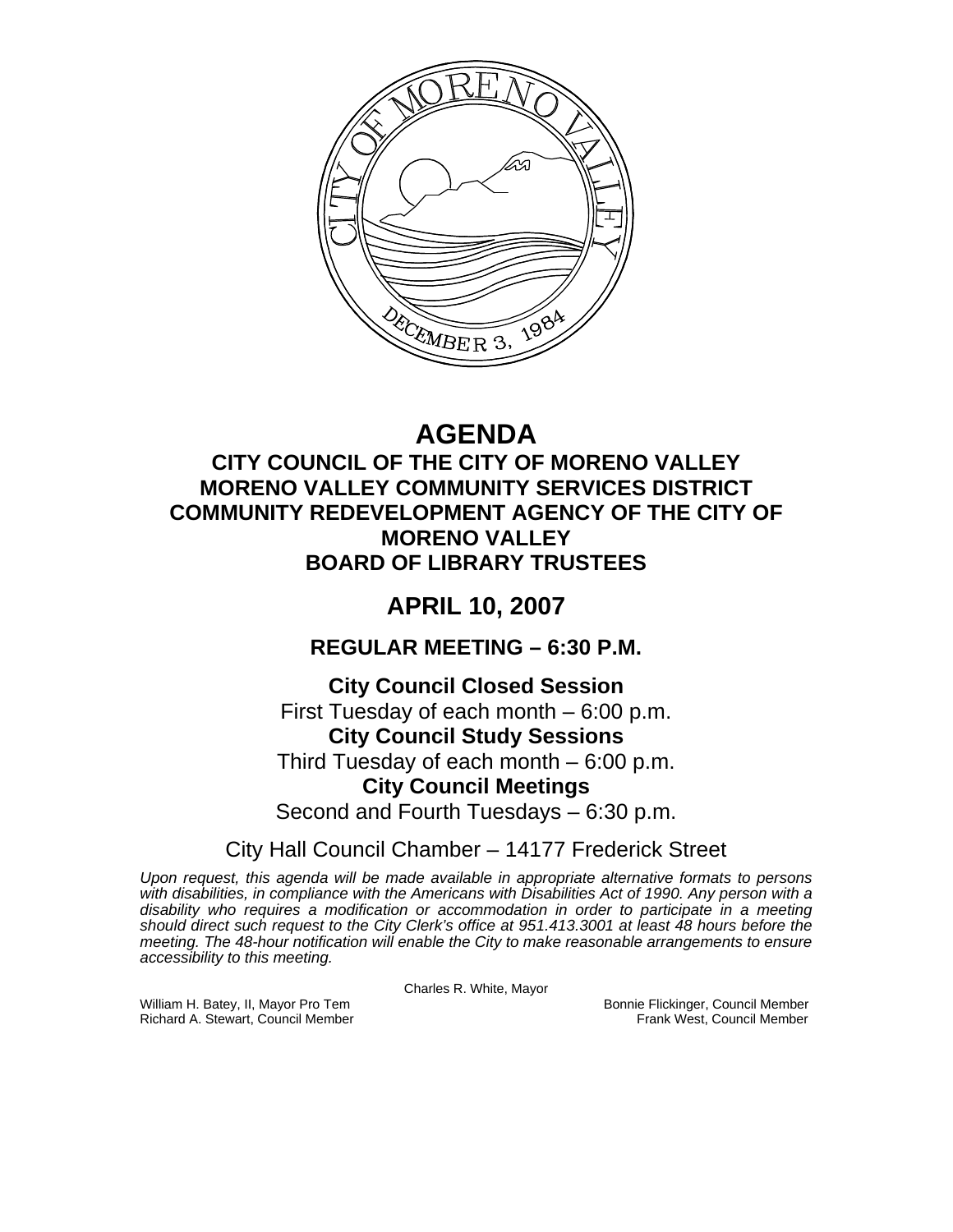#### **AGENDA JOINT MEETING OF THE CITY COUNCIL OF THE CITY OF MORENO VALLEY MORENO VALLEY COMMUNITY SERVICES DISTRICT COMMUNITY REDEVELOPMENT AGENCY OF THE CITY OF MORENO VALLEY, AND THE BOARD OF LIBRARY TRUSTEES**

#### **REGULAR MEETING - 6:30 P.M. APRIL 10, 2007**

**CALL TO ORDER** (Joint Meeting of the City Council, Community Services District, Community Redevelopment Agency, and the Board of Library Trustees actions taken at the Joint Meeting are those of the Agency indicated on each Agenda item)

#### **PLEDGE OF ALLEGIANCE**

**INVOCATION** – Pastor Walter Rogers, New Foundation Church of God in Christ (COGIC)

## **ROLL CALL**

#### **INTRODUCTIONS**

PUBLIC COMMENTS **ON MATTERS ON THE AGENDA** WILL BE TAKEN UP AS THE ITEM IS CALLED FOR BUSINESS, BETWEEN STAFF'S REPORT AND CITY COUNCIL DELIBERATION (SPEAKER SLIPS MAY BE TURNED IN UNTIL THE ITEM IS CALLED FOR BUSINESS.)

PUBLIC COMMENTS **ON MATTERS NOT ON THE AGENDA** UNDER THE JURISDICTION OF THE CITY COUNCIL WILL BE HEARD PRIOR TO CITY COUNCIL REPORTS AND CLOSING COMMENTS. IN THE EVENT THAT THE AGENDA ITEM FOR SUCH PUBLIC COMMENTS HAS NOT BEEN CALLED BY 9:00 P.M., IT SHALL BE CALLED AS THE NEXT ITEM OF BUSINESS FOLLOWING THE CONCLUSION OF ANY ITEM BEING HEARD AT 9:00 P.M. Those wishing to speak should submit a BLUE speaker slip to the Bailiff. There is a three-minute limit per person. All remarks and questions shall be addressed to the presiding officer or to the City Council and not to any individual Council member, staff member or other person.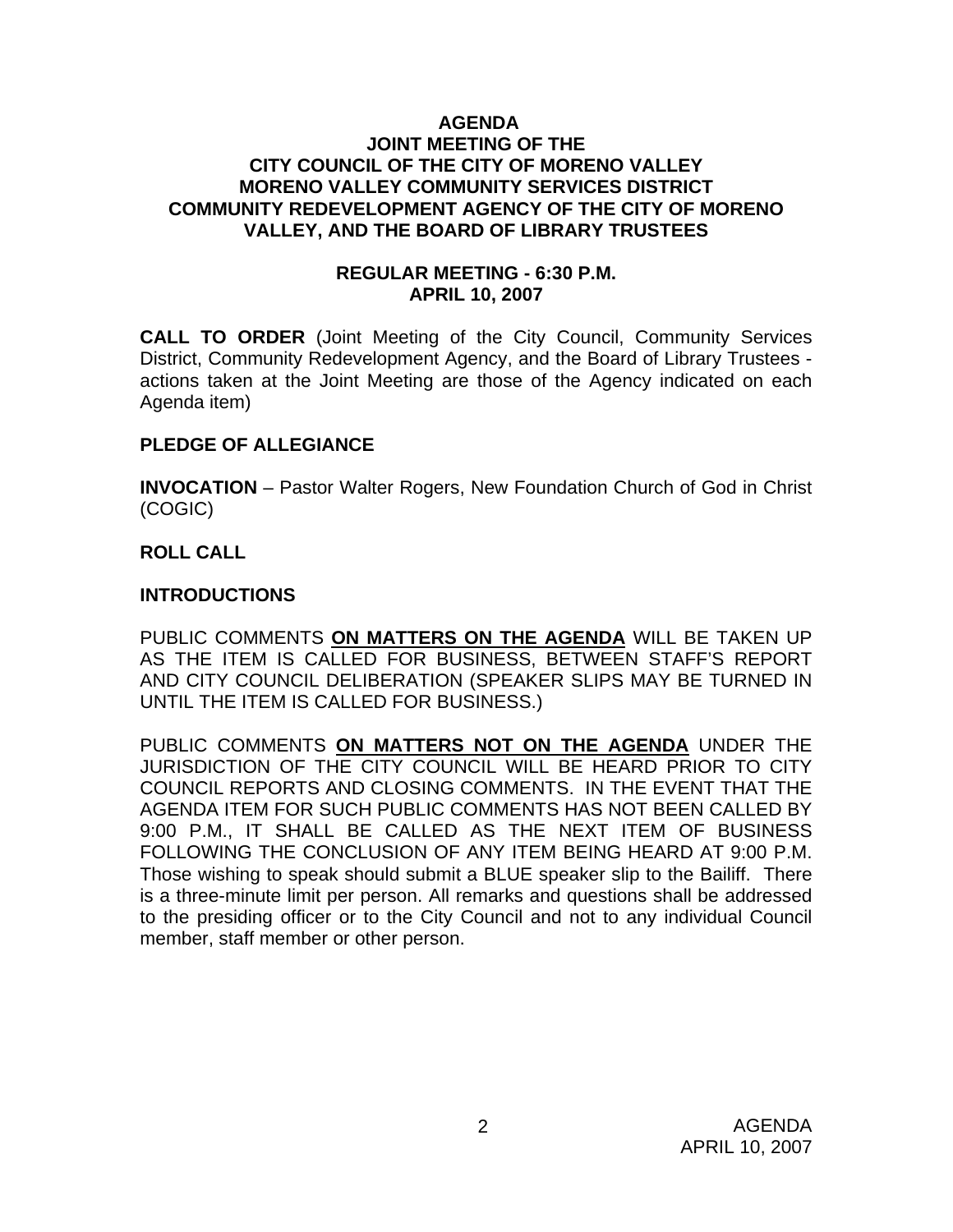# **JOINT CONSENT CALENDARS (SECTIONS A-D)**

All items listed under the Consent Calendars, Sections A, B, C, and D are considered to be routine and non-controversial, and may be enacted by one motion unless a member of the Council, Community Services District, Redevelopment Agency or the Board of Library Trustees requests that an item be removed for separate action. The motion to adopt the Consent Calendars is deemed to be a separate motion by each Agency and shall be so recorded by the City Clerk. Items withdrawn for report/discussion will be heard after public hearing items.

# **A. CONSENT CALENDAR** - **CITY COUNCIL**

- A1. ORDINANCES FIRST READING BY TITLE ONLY Recommendation: Waive reading of all Ordinance Introductions and read by title only.
- A2. CITY COUNCIL REPORTS ON REIMBURSABLE ACTIVITIES (Report of: City Clerk's Department) Recommendation: Receive and file.
- A3. 2007 LEGISLATIVE UPDATE (Report of: Assistant to the City Manager) Recommendation: Receive and file the informational report.
- A4. WARRANT REPORT FEBRUARY 28, 2007 (Report of: Finance Department) Recommendation: Adopt Resolution No. 2007-34, approving the Warrant Report, dated February 2007, in the total amount of \$21,175,285.64.

#### Resolution No. 2007-34

A Resolution of the City Council of the City of Moreno Valley, California, Approving the Warrant Report Dated February 28, 2007

A5. REVIEW AND CONTINUE THE EMERGENCY ACTION REGARDING THE DESIGN AND CONSTRUCTION OF THE MORENO VALLEY UTILITIES (MVU) 115 KILOVOLT (KV) SUBSTATION AND SWITCHYARD FACILITY (Report of: Public Works Department) Recommendation: Review and continue the Emergency Action taken by the Council during the September 26, 2006 Council Meeting under Resolution 2006-113 Making Findings of an Emergency and Authorizing the Execution of the Design-Build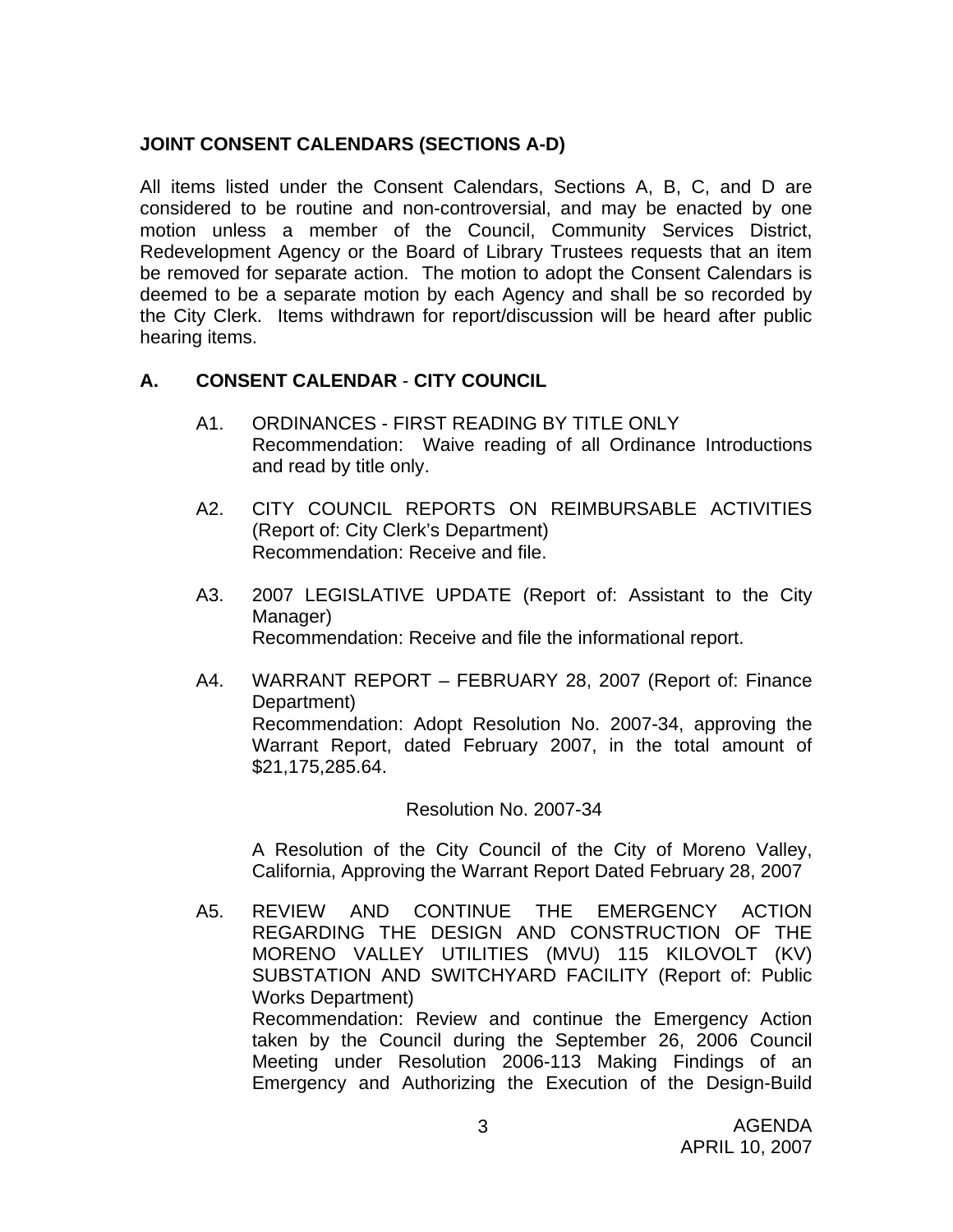Agreement for the Moreno Valley Utilities Substation and Switchyard Project between the City of Moreno Valley, as Owner, and ABB, Inc., a Delaware Corporation, as Design-Builder in accordance with Public Contract Code Sections 20168, 22050, and Government Code Section 5956.

- A6. PUBLIC MEETING ON PROPOSED FY 2007-08 FEE SCHEDULE (Report of: Finance Department) Recommendation:
	- 1. Accept public comments on the proposed FY 2007-08 Fee Schedule; and
	- 2. Provide comments and any necessary direction to staff regarding fee policy issues.
- A7. NOTICE OF COMPLETION AND ACCEPTANCE OF PERRIS BOULEVARD MEDIAN PROJECT - PROJECT NO. 06-12583425 (Report of: Public Works Department) Recommendation:
	- 1. Ratify Contract Change Order No. 1 (Final) for the Perris Boulevard Median Project;
	- 2. Accept the work as complete for Perris Boulevard Median Project, constructed by C.S. Legacy Construction, Inc., 13263 Yorba Avenue, Chino, CA 91710;
	- 3. Direct the City Clerk to record the Notice of Completion within ten (10) calendar days at the office of the County Recorder of Riverside County, as required by Section 3093 of the California Civil Code;
	- 4. Authorize the Director of Finance to release the retention to C.S. Legacy Construction, Inc., thirty-five (35) calendar days after the date of recordation of the Notice of Completion, if no claims are filed against the project; and
	- 5. Accept the improvements into the City's maintained road system.
- A8. AMENDMENT TO AGREEMENT FOR PROFESSIONAL CONSULTANT SERVICES WITH LPA, INC. PROJECT NO. 06- 41278424 (Report of: Public Works Department) Recommendation: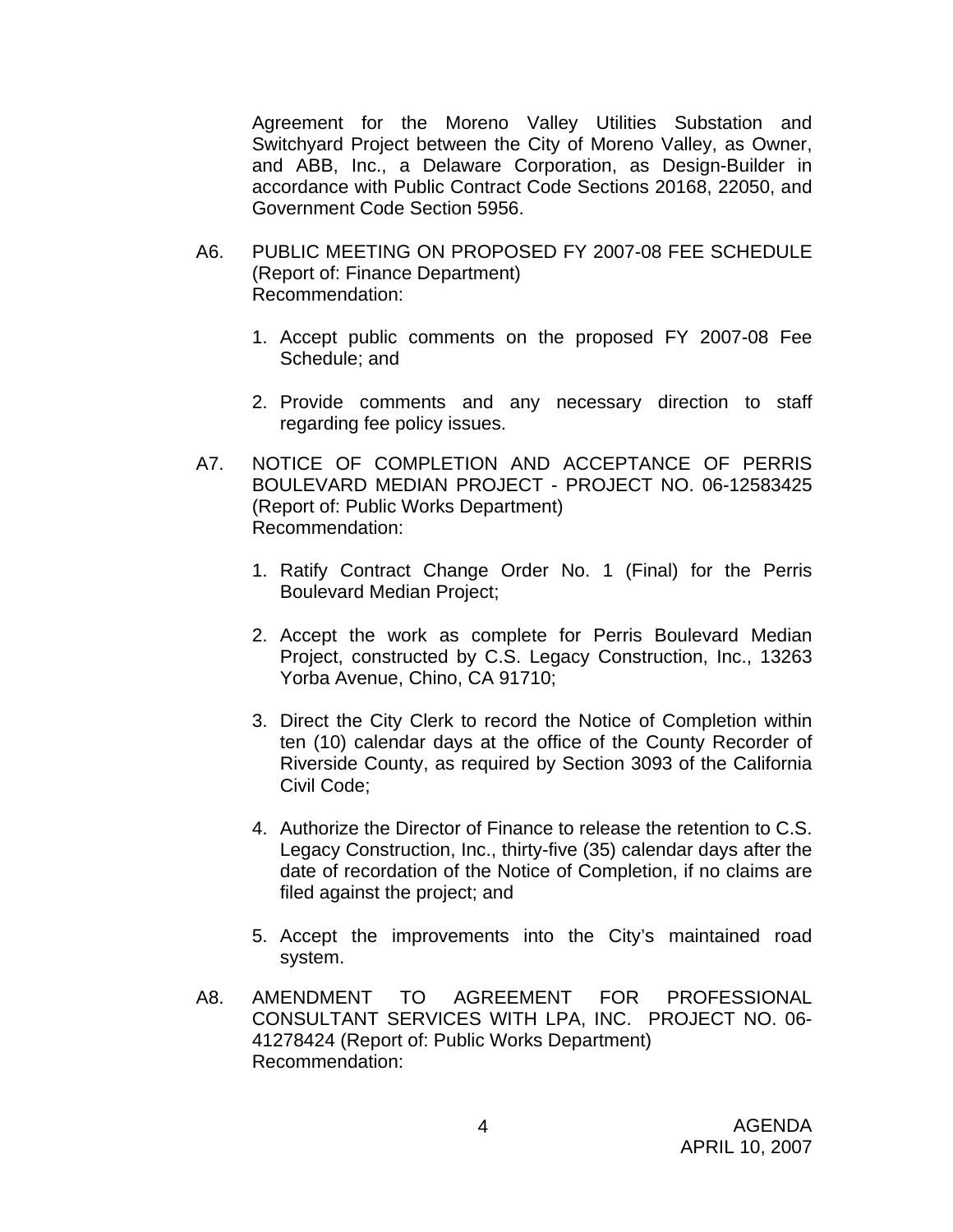- 1. Approve the Amendment to Agreement for Professional Consultant Services with LPA, Inc., 5161 California Avenue, Suite 100, Irvine, California 92617 to provide professional consultant services;
- 2. Authorize the Mayor to execute an Amendment to Agreement for Professional Consultant Services with LPA, Inc.; and
- 3. Authorize an increase to the Purchase Order with LPA, Inc. by the amount of \$25,000 when the Amendment to Agreement for Professional Consultant Services has been signed by all parties (Account No. 412.78424).
- A9. TRACT 27523-1 REDUCE FAITHFUL PERFORMANCE BOND AND ADOPT THE RESOLUTION AUTHORIZING ACCEPTANCE OF THE PUBLIC IMPROVEMENTS AS COMPLETE AND ACCEPTING ANNADALE DRIVE, ANNALEIGH COURT, MARYKNOLL COURT, MORNINGSIDE DRIVE, AND THOSE PORTIONS OF ARBORGLENN DRIVE, AND BRODIAEA AVENUE ASSOCIATED WITH THE PROJECT INTO THE CITY'S MAINTAINED STREET SYSTEM – DEVELOPER – MORENO VALLEY CACTUS RANCH, LLC, TEMECULA, CA 92592 (Report of: Public Works Department) Recommendation:
	- 1. Adopt Resolution No. 2007-35 authorizing the acceptance of the public improvements for Tract 27523-1 as complete and accepting Annadale Drive, Annaleigh Court, Maryknoll Court, Morningside Drive, and those portions of Arborglenn Drive, and Brodiaea Avenue associated with the project into the City's maintained street system;

#### Resolution No. 2007-35

A Resolution of the City Council of the City of Moreno Valley, California, Authorizing the Acceptance of the Public Improvements as Complete within Tract 27523-1, and Accepting Annadale Drive, Annaleigh Court, Maryknoll Court, Morningside Drive, and those Portions of Arborglenn Drive, and Brodiaea Avenue Associated with the Project into the City's Maintained Street System

2. Authorize the City Engineer to execute the 90% reduction to the amount of the Faithful Performance Bond identified by the City Engineer as complete, reduce the Material and Labor Bond in 90 days if there are no stop notices or liens on file with the City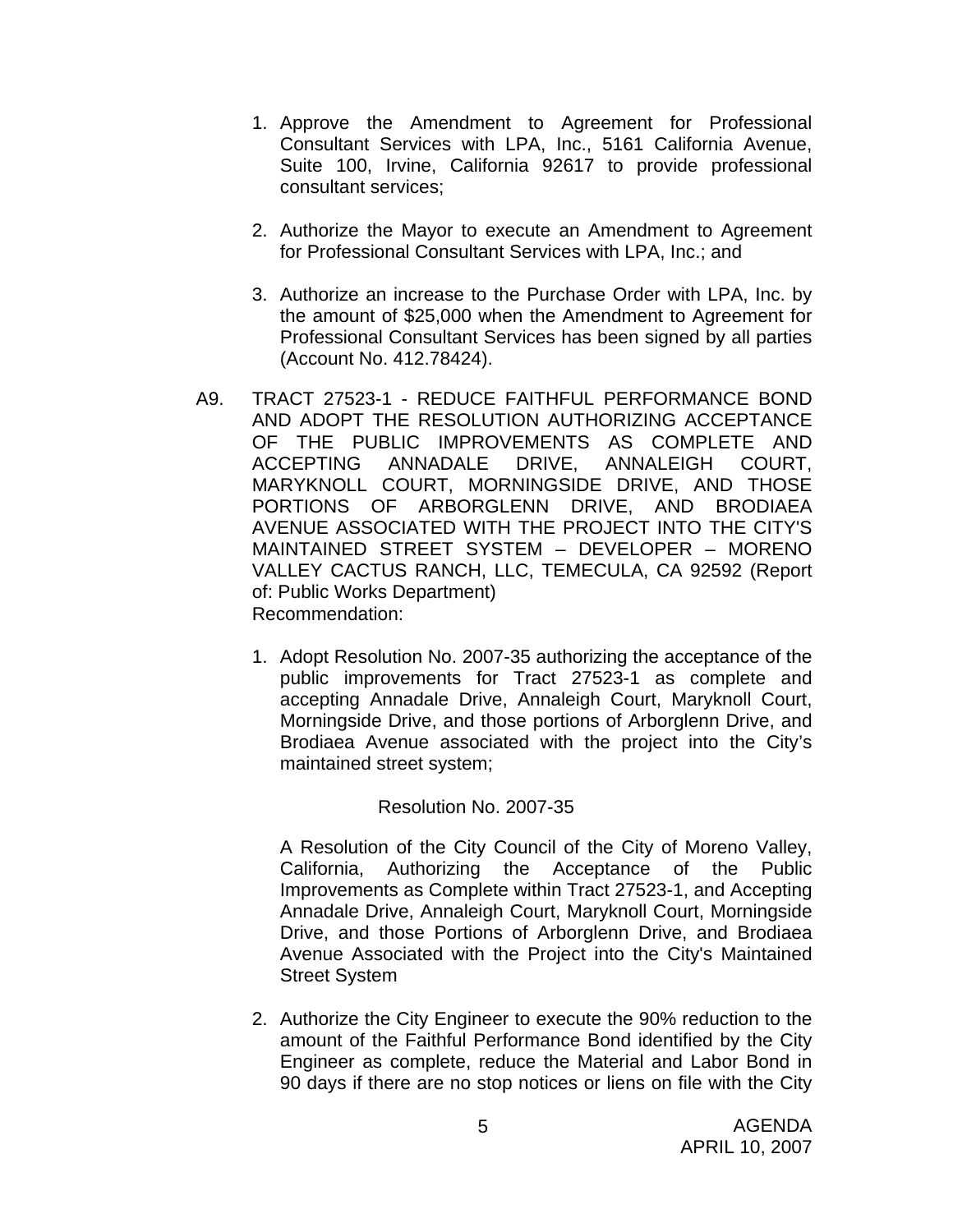Clerk, and exonerate the final 10% of the Faithful Performance Bond associated with the partial reduction in one year when all clearances are received; and

- 3. Authorize the City Engineer to execute the reduction of the remaining Faithful Performance security upon completion of the water quality basin, release of the remaining Material and Labor Bond if there are no stop notices or liens on file with the City Clerk, and the exoneration of the final 10% of the Faithful Performance Bond in one year when all clearances are received.
- A10. ADOPT RESOLUTION NO. 2007-36 TO RESCIND RESOLUTION OF NECESSITY NO. 2004-73 DATED OCTOBER 12, 2004 WHICH EARLIER RESOLUTION HAD AUTHORIZED EMINENT DOMAIN PROCEEDINGS FOR APN 291-100-025 FOR THE WIDENING OF DAY STREET, NORTH OF STATE ROUTE 60 TO IRONWOOD AVENUE - PROJECT NO. 04-41678724 (Report of: Public Works Department)

 Recommendation: Adopt Resolution No. 2007-36 to Rescind Resolution of Necessity No. 2004-73 dated October 12, 2004 which earlier Resolution had authorized eminent domain proceedings for APN 291-100-025 for the widening of Day Street, north of State Route 60 to Ironwood Avenue, in that a voluntary conveyance has been finalized.

#### Resolution No. 2007-36

A Resolution of the City Council of the City of Moreno Valley, California, Rescinding Resolution No. 2004-73 Which Made Certain Findings and Determinations and Which Authorized Proceedings to be Commenced in Eminent Domain to Acquire Certain Easement Interests in Property for Public Street and Highway Purposes, Due to an Agreement Reached with the Property Owner for Conveyance of said Easement Interests to the City Which Thereby Eliminates the Need to Proceed with Eminent Domain Proceedings

A11. TRACT 22709-1 (PARK) – RECOMMEND ACCEPTANCE OF CELEBRATION PARK LOCATED WITHIN TRACT 22709-1 AND REDUCE THE FAITHFUL PERFORMANCE BOND, NORTH OF JOHN F. KENNEDY DRIVE AND EAST OF OLIVER STREET, DEVELOPER – WESTERN PACIFIC HOUSING, INC., A DELAWARE CORPORATION, IRVINE, CA 92606 (Report of: Public Works Department) **(Also listed as Item B2 under CSD Consent Calendar)** 

Recommendation: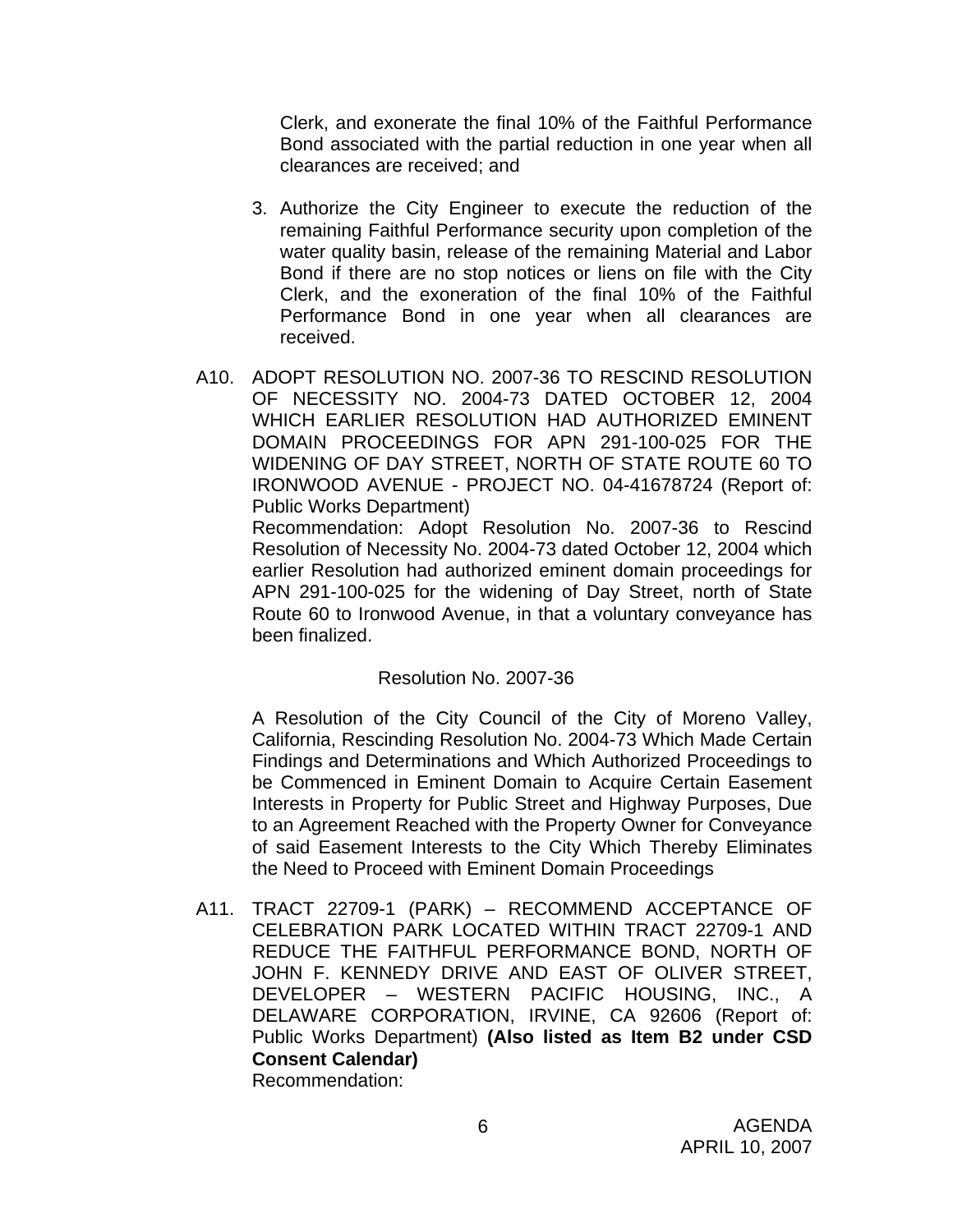1. The City Council adopt Resolution No. 2007-37 authorizing the acceptance of the improvements for Celebration Park within Tract 22709-1 into the City's maintained system;

## Resolution No. 2007-37

A Resolution of the City Council of the City of Moreno Valley, California, Authorizing the Acceptance of Celebration Park Within Tract 22709-1, and Accepting it into the City's Maintained System

- 2. The City Council authorize the City Engineer to execute the 90% reduction to the Faithful Performance Bond, exonerate the Material and Labor Bond in 90 days if there are no stop notices or liens on file with the City Clerk, and exonerate the final 10% of the Faithful Performance Bond in one year when all clearances are received; and
- 3. The City Council issue a Quitclaim Deed to the Community Services District for any interest the City has on the property.
- A12. AFFORDABLE HOUSING AGREEMENT BETWEEN THE COMMUNITY REDEVELOPMENT AGENCY OF THE CITY OF MORENO VALLEY, THE CITY OF MORENO VALLEY, AND RIVERSIDE HOUSING DEVELOPMENT CORPORATION (RHDC) FOR 22801 ADRIENNE AVENUE AND 22898 ALLIES PLACE **(Also listed as item C2 under the Community Redevelopment Agency Consent Calendar)** (Report of: Economic Development Department) Recommendation:
	- 1. That the City Council adopt Resolution No. 2007-38 and approve the Affordable Housing Agreement by and between the Community Redevelopment Agency of the City of Moreno Valley, the City of Moreno Valley and Riverside Housing Development Corporation;

#### Resolution No. 2007-38

A Resolution of the City Council of the City of Moreno Valley, California, Approving an Affordable Housing Agreement by and Among the City, the Community Redevelopment Agency of the City of Moreno Valley and Riverside Housing Development Corporation, a California Nonprofit Public Benefit Corporation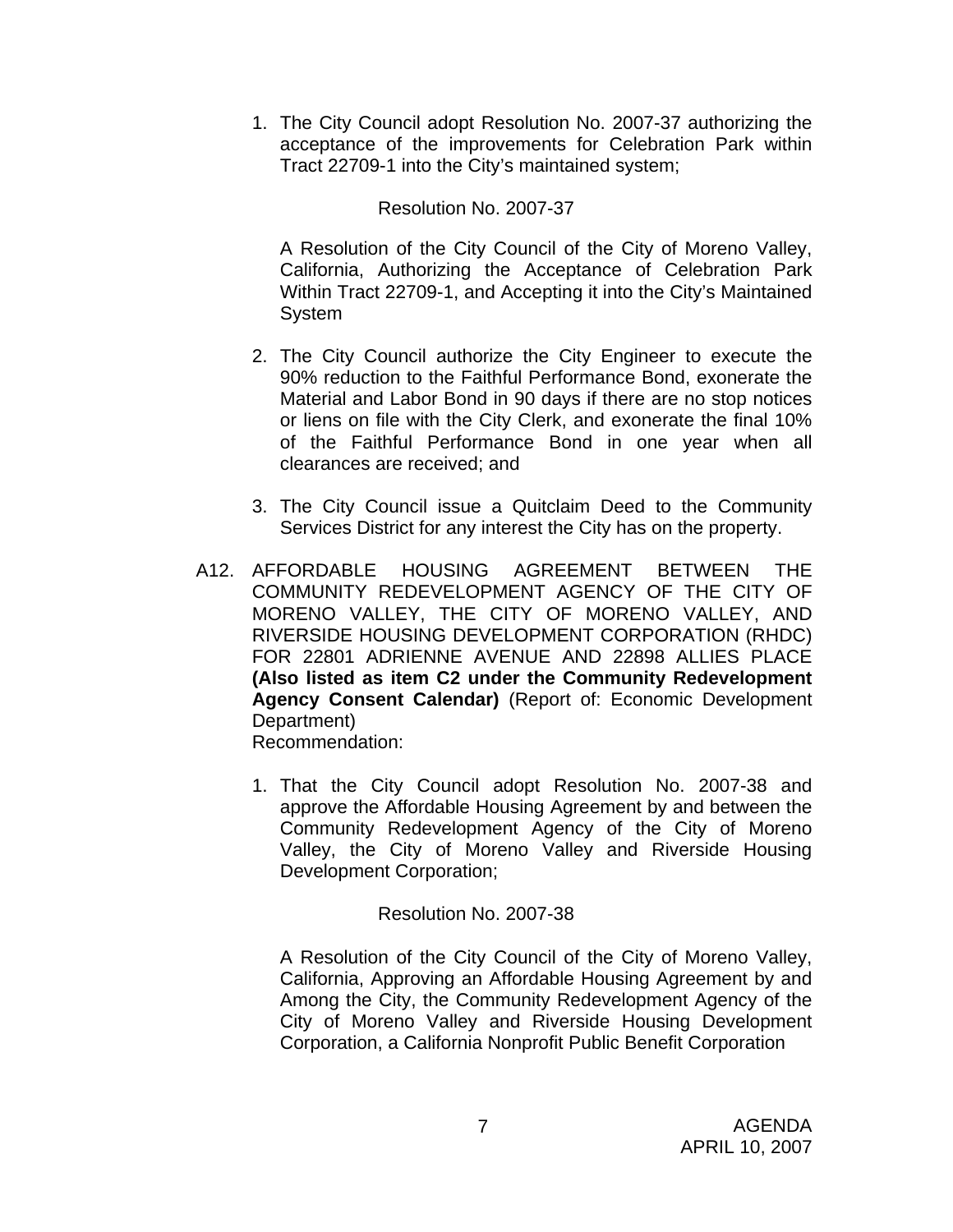- 2. That the City Council authorize funding the project from HOME Investment Partnership fund balance; and
- 3. That the City Council and the Board of Directors of the Community Redevelopment Agency authorize the City Manager and the Agency Executive Director to execute the necessary documents.
- A13. TRACT 27593 SINGLE FAMILY RESIDENTIAL AMENDMENT TO AGREEMENT FOR PUBLIC IMPROVEMENTS (TIME EXTENSION), NORTHEAST CORNER OF FIR AVENUE AND MORRISON STREET – SUBDIVIDER, MVGH 2004, LLC, IRVINE, CA 92614 (Report of: Public Works Department) Recommendation:
	- 1. Authorize the Mayor to execute the Amendment to Agreement for Public Improvements for Tract 27593;
	- 2. Instruct the City Clerk to forward the completed Amendment to Agreement for Public Improvements to the County Recorder's Office for recordation; and
	- 3. Authorize the City Engineer to execute any future time extension amendments to the agreement, subject to City Attorney approval, if the required public improvements are not completed within said timeframe.
- A14. PA02-0120 EASTGATE TEMPORARY DRIVEWAY EXONERATION OF FAITHFUL PERFORMANCE BOND, EAST SIDE OF PERRIS BOULEVARD, SOUTH OF GLOBE STREET, AND NORTH OF THE PERRIS VALLEY STORM DRAIN – DEVELOPER - GALENA STREET DEVELOPMENT, LLC, IRVINE, CA 92612 (Report of: Public Works Department) Recommendation: Authorize the City Engineer to exonerate the Faithful Performance Bond, and exonerate the Material and Labor Bond in 90 days, if there are no stop notices of liens on file with the City Clerk.
- A15. APPROVAL OF THE 2007/2008 FISCAL YEAR STORM WATER PROTECTION PROGRAM BUDGET FOR COUNTY SERVICE AREA (CSA) 152 (Report of: Public Works Department) Recommendation:
	- 1. Approve the County Service Area (CSA) 152 Budget for FY 2007/2008 in the amount of \$510,425; and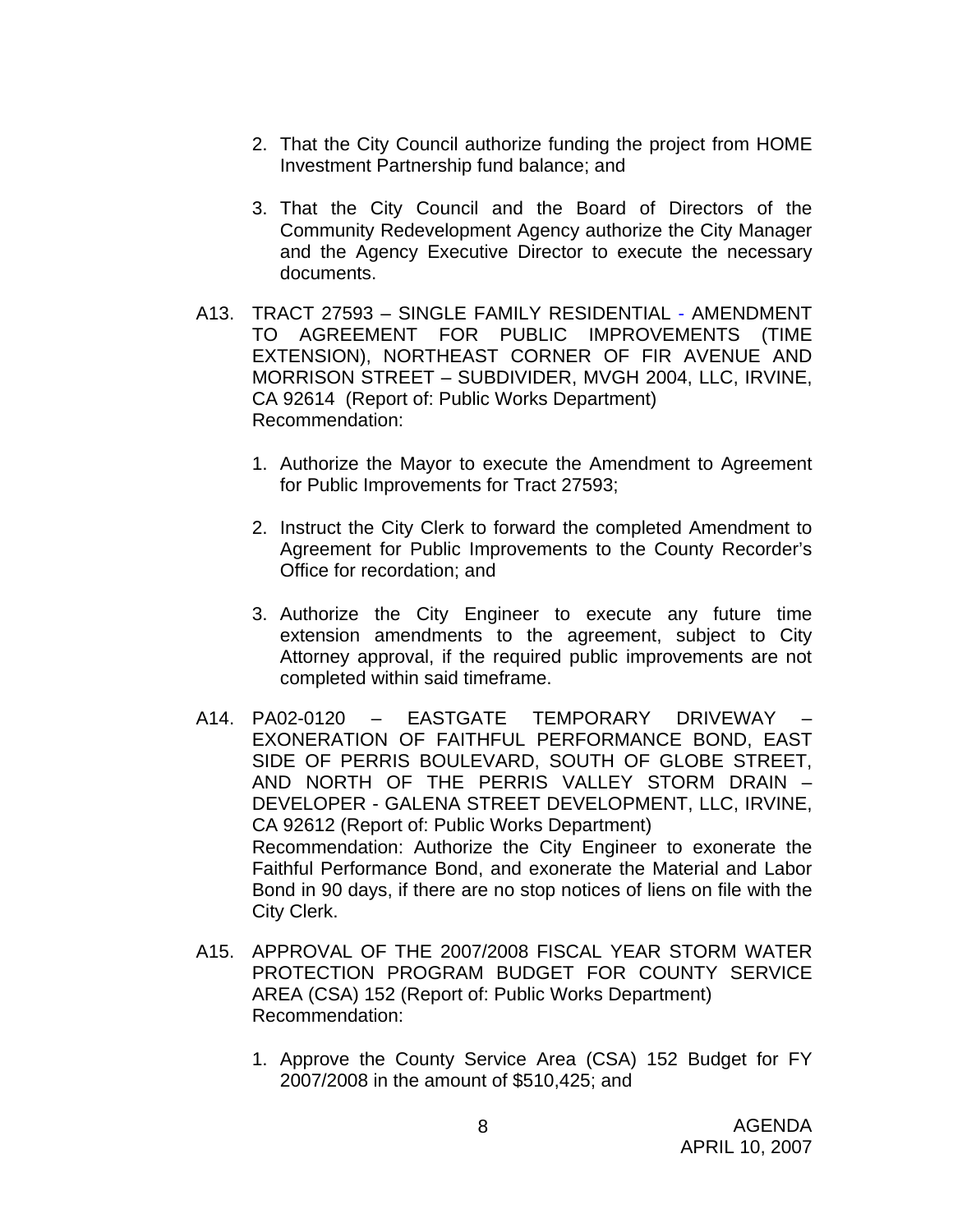- 2. Authorize the levy of CSA 152 Assessment at \$8.15 per Benefit Assessment Unit (BAU) for FY 2007/2008.
- A16. PARCEL MAP 22701 REDUCE FAITHFUL PERFORMANCE BOND AND ADOPT THE RESOLUTION AUTHORIZING ACCEPTANCE OF THE PUBLIC IMPROVEMENTS AS COMPLETE AND ACCEPTING THE PORTION OF LASSELLE STREET BETWEEN YANEZ TRAIL AND THE SOUTHERN CITY LIMITS INTO THE CITY'S MAINTAINED STREET SYSTEM, DEVELOPER – EMPIRE LAND, LLC, A CALIFORNIA LIMITED LIABILITY COMPANY, ONTARIO, CA 91764 (Report of: Public Works Department) Recommendation:
	- 1. Adopt Resolution No. 2007-39 authorizing the acceptance of the public improvements for Parcel Map 22701 as complete and accepting the portion of Lasselle Street between Yanez Trail and the southern City Limits into the City's maintained street system; and

#### Resolution No. 2007-39

A Resolution of the City Council of the City of Moreno Valley, California, Authorizing the Acceptance of the Public Improvements as Complete Within Parcel Map 22701, and Accepting the Portion of Lasselle Street between Yanez Trail and the Southern City Limits into the City's Maintained Street System

- 2. Authorize the City Engineer to execute the 90% reduction to the Faithful Performance Bond, exonerate the Material and Labor Bond in 90 days if there are no stop notices or liens on file with the City Clerk, and exonerate the final 10% of the Faithful Performance Bond in one year when all clearances are received.
- A17. AMENDMENT TO AGREEMENT FOR PROFESSIONAL CONSULTANT SERVICES WITH SA ASSOCIATES (Report of: Public Works Department) Recommendation:
	- 1. Approve the Amendment to Agreement for Professional Consultant Services with SA Associates, 1130 W. Huntington Drive, Unit 12, Arcadia, CA 91007 to provide Professional Consultant Services;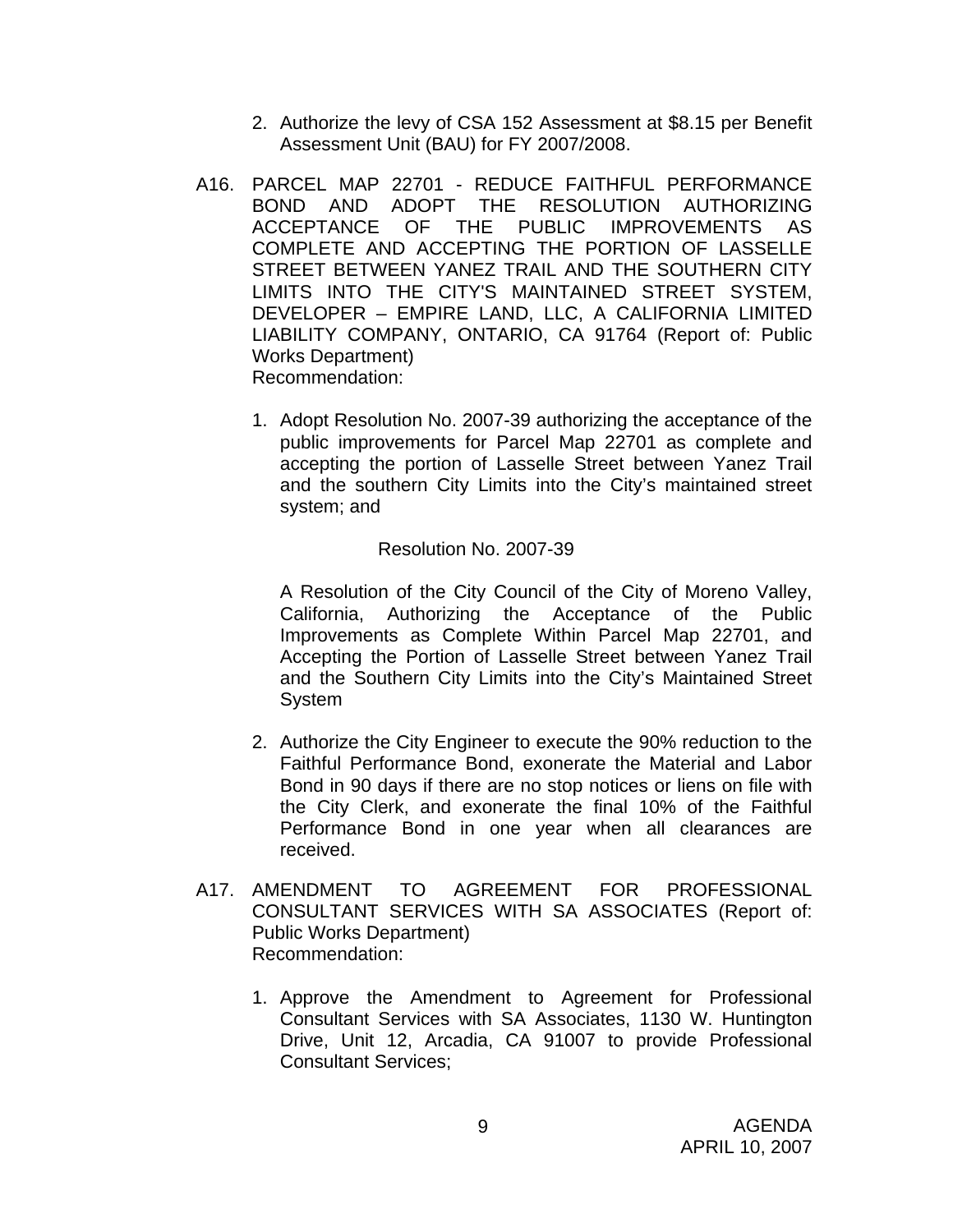- 2. Authorize the Mayor to execute the Amendment to Agreement for Professional Consultant Services with SA Associates; and
- 3. Authorize an increase in the Purchase Order to SA Associates by the amount of \$200,000.00 for a total contract not to exceed \$299,000.00, when the Amendment to Agreement for Professional Consultant Services has been signed by all parties.
- A18. APPROVAL OF ONE-YEAR RENEWAL OF MICROSOFT LICENSES THROUGH COMPUCOM SYSTEMS, INC., UTILIZING THE COUNTY OF RIVERSIDE'S MICROSOFT ENTERPRISE AGREEMENT (Report of: Administrative Services Department) Recommendation: Authorize the one-year renewal of Microsoft software licenses utilizing the County of Riverside's Microsoft Enterprise Agreement (a cooperative purchasing agreement) with CompuCom Systems, Inc., a Microsoft Large Account Reseller. The total amount to be paid for the licenses is \$154,500. Because this expenditure is over \$100,000, City Council approval is required per the City's procurement policy.
- A19. ABC GRANT ASSISTANCE PROGRAM (GAP) (Report of: Police Department) Recommendation:
	- 1. Approve the grant application and authorize the acceptance (if granted) for the ABC Grant Assistance Program in the amount of \$119,138.00 for a twelve-month period beginning July 1, 2007, ending June 30, 2008, from the Department of Alcohol Beverage Control, State of California.
- A20. MINUTES REGULAR MEETING OF MARCH 27, 2007 (Report of: City Clerk's Department) Recommendation: Approve as submitted.
- A21. RESOLUTION DESIGNATING POSTING PLACES FOR ORDINANCES, CERTAIN NOTICES AND RESOLUTIONS (Report of: City Clerk's Department) Recommendation: Adopt Resolution No. 2007-40 rescinding Resolution No. 2006-27 designating the public places where posting of all ordinances, City Council meeting agendas, and such notices and resolutions as are required by law shall be posted; and authorizing the City Clerk to continue to prepare summaries of all ordinances adopted by the City Council.

Resolution No. 2007-40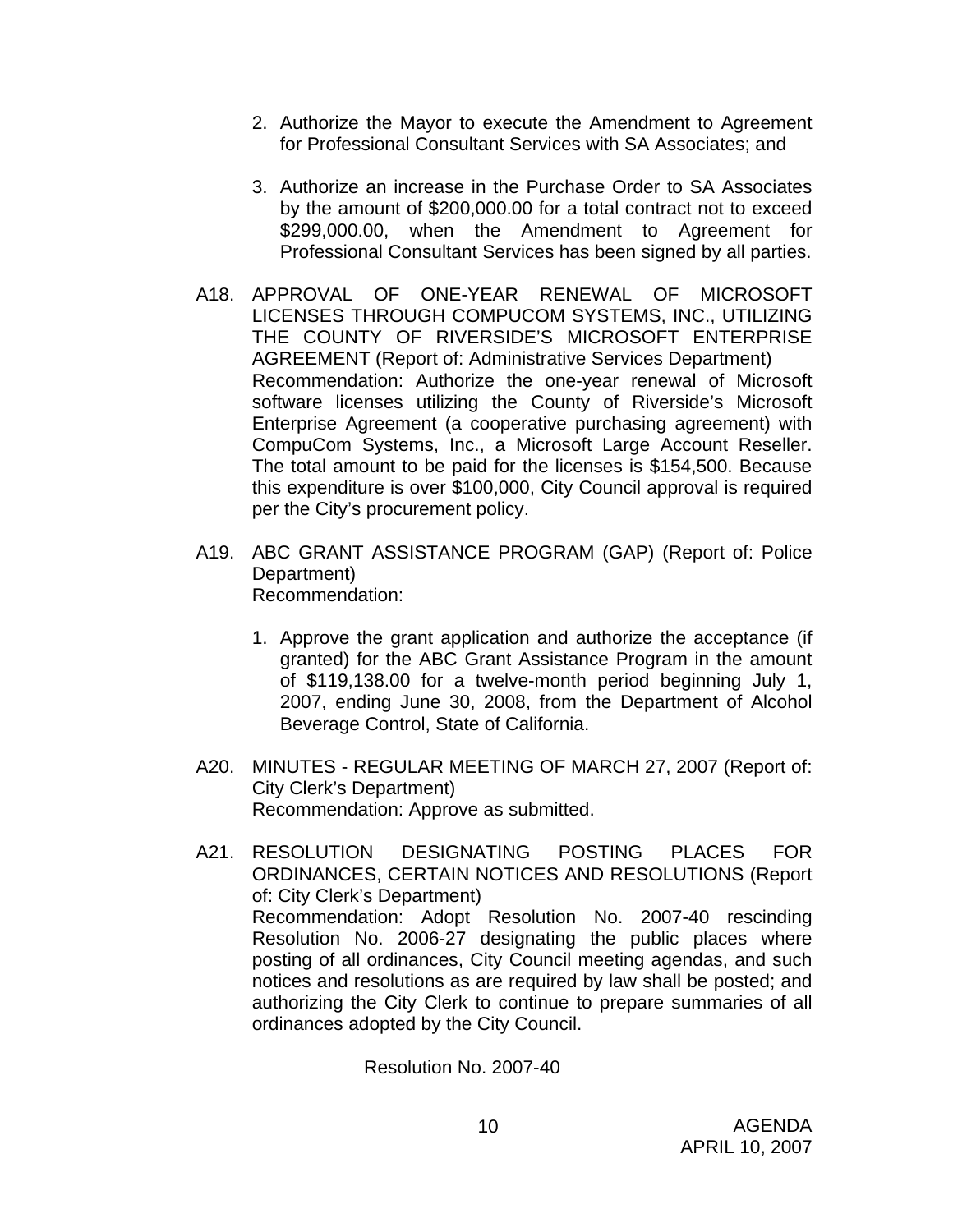A Resolution of the City Council of the City of Moreno Valley, Rescinding Resolution No. 2006-27 and Determining that all Ordinances and Certain Notices and Resolutions Shall be Posted Rather than Published, Designating the Public Places Where Such Posting Shall be Accomplished

## **B. CONSENT CALENDAR** - **COMMUNITY SERVICES DISTRICT**

- B1. ORDINANCES FIRST READING BY TITLE ONLY Recommendation: Waive reading of all Ordinance Introductions and read by title only.
- B2. TRACT 22709-1 (PARK) RECOMMEND ACCEPTANCE OF CELEBRATION PARK LOCATED WITHIN TRACT 22709-1 AND REDUCE THE FAITHFUL PERFORMANCE BOND, NORTH OF JOHN F. KENNEDY DRIVE AND EAST OF OLIVER STREET, DEVELOPER – WESTERN PACIFIC HOUSING, INC., A DELAWARE CORPORATION, IRVINE, CA 92606 (Report of: Public Works Department) **(Also listed as Item A11 under City Council Consent Calendar)**

 Recommendation: The Board of Directors authorize the President of the Board of Directors to execute the Acceptance Certification for the Quitclaim Deed, which allows the transfer of real property located at Celebration Park, Lot HH of Tract 22709-1 from the City of Moreno Valley, a Municipal Corporation, to the Moreno Valley Community Services District.

- B3. NAMING OF THE AQUEDUCT BIKEWAY (Report of: Parks & Community Services) Recommendation: Adopt the name as recommended and submitted by the Parks and Recreation Commission for the aqueduct bikeway located along the California Aqueduct as "Aqueduct Bikeway."
- B4. PUBLIC MEETING TO CONSIDER PUBLIC COMMENTS REGARDING MAIL BALLOT PROCEEDINGS FOR THE PROPOSED INCREASE IN THE CSD ZONE E (HIGH-SERVICE-LEVEL PARKWAY LANDSCAPE MAINTENANCE) ANNUAL PARCEL CHARGE FOR ZONE E-2 (HIDDEN SPRINGS) AND ZONE E-7 (CENTERPOINTE) (Report of: Public Works Department)

 Recommendation: Accept public comments regarding the mail ballot proceedings for the proposed increase in the CSD Zone E annual parcel charge for Zone E-2 (Hidden Springs) and Zone E-7 (Centerpointe) landscaped areas.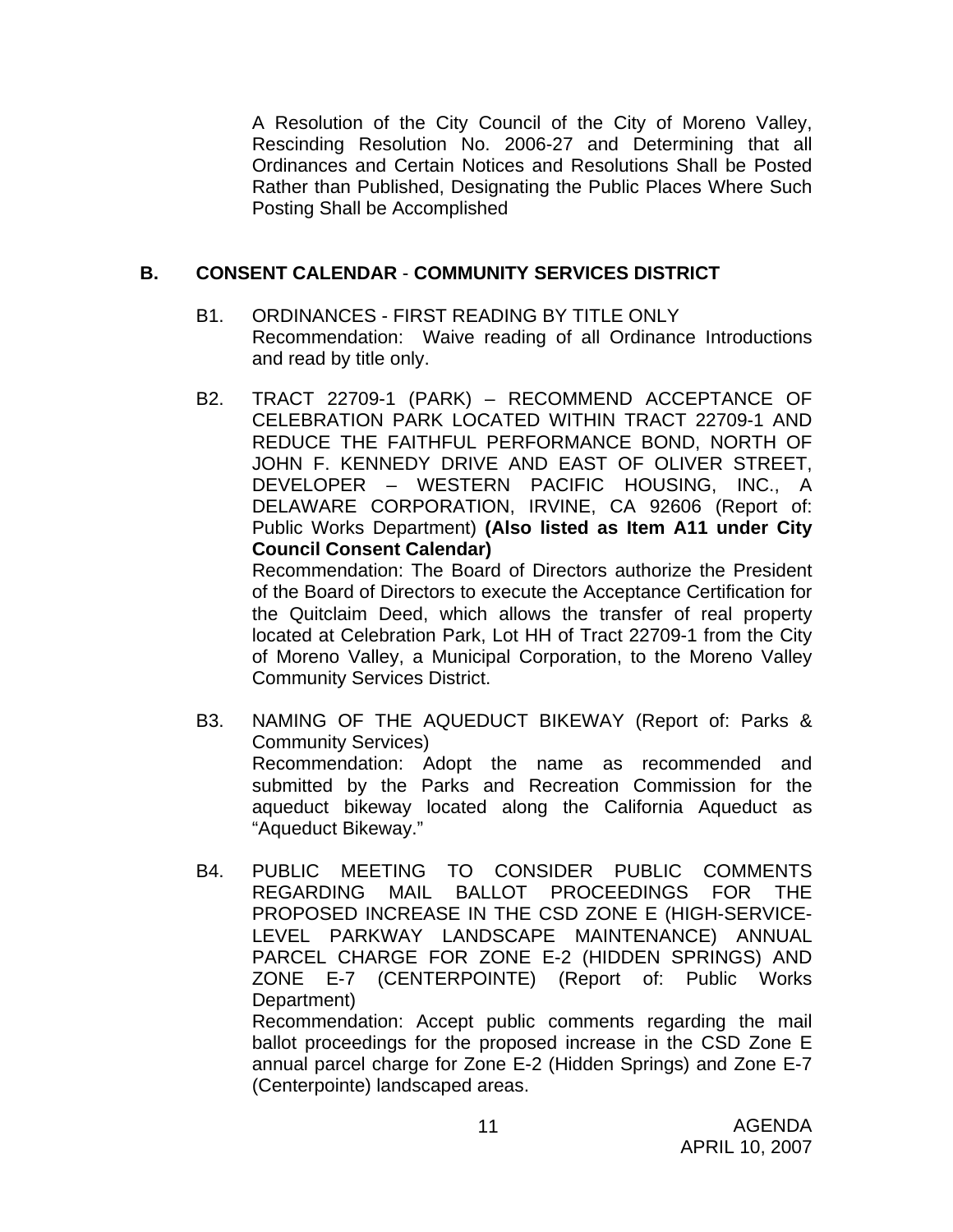- B5. PUBLIC MEETING TO CONSIDER PUBLIC COMMENTS REGARDING THE MAIL BALLOT PROCEEDING FOR COMMUNITY SERVICES DISTRICT (CSD) ZONE D (PARKWAY LANDSCAPE MAINTENANCE) FOR SEVEN (7) TRACTS (Report of: Public Works Department) Recommendation: Accept public comments regarding the mail ballot proceedings for the proposed increase in the CSD Zone D annual parcel charge for tracts 17033, 19208, 19210, 19363, 19434, 20859, and 21597.
- B6. FINAL MAP 31424--APPROVAL OF MAINTENANCE AGREEMENT BY AND BETWEEN MORENO VALLEY COMMUNITY SERVICES DISTRICT AND VALLEY SPRINGS HOMEOWNERS ASSOCIATION (Report of: Public Works Department) Recommendation:
	- 1. Approve the Maintenance Agreement by and between the CSD and Valley Springs Homeowners Association;
	- 2. Authorize the Mayor in his capacity as President of the CSD to execute the Maintenance Agreement;
	- 3. Authorize the City Attorney to act on behalf of the CSD to work with Valley Springs Homeowners Association to draft modifications or amendments to the Maintenance Agreement as necessary from time to time to clarify the intent and effectuate the provisions of said Agreement;
	- 4. Authorize the City Treasurer to invest the required Trust Funds pursuant to Section 7 of the Maintenance Agreement;
	- 5. Authorize the City Manager to act on behalf of the CSD to execute modifications or amendments to the Maintenance Agreement as prepared by the City Attorney; and
	- 6. Authorize the City Clerk to transmit the executed Maintenance Agreement to the Office of the County Recorder for the County of Riverside for recordation.
- B7. FINAL MAP 33437--APPROVAL OF MAINTENANCE AGREEMENT BY AND BETWEEN MORENO VALLEY COMMUNITY SERVICES DISTRICT AND MAYFAIR OWNERS ASSOCIATION (Report of: Public Works Department) Recommendation: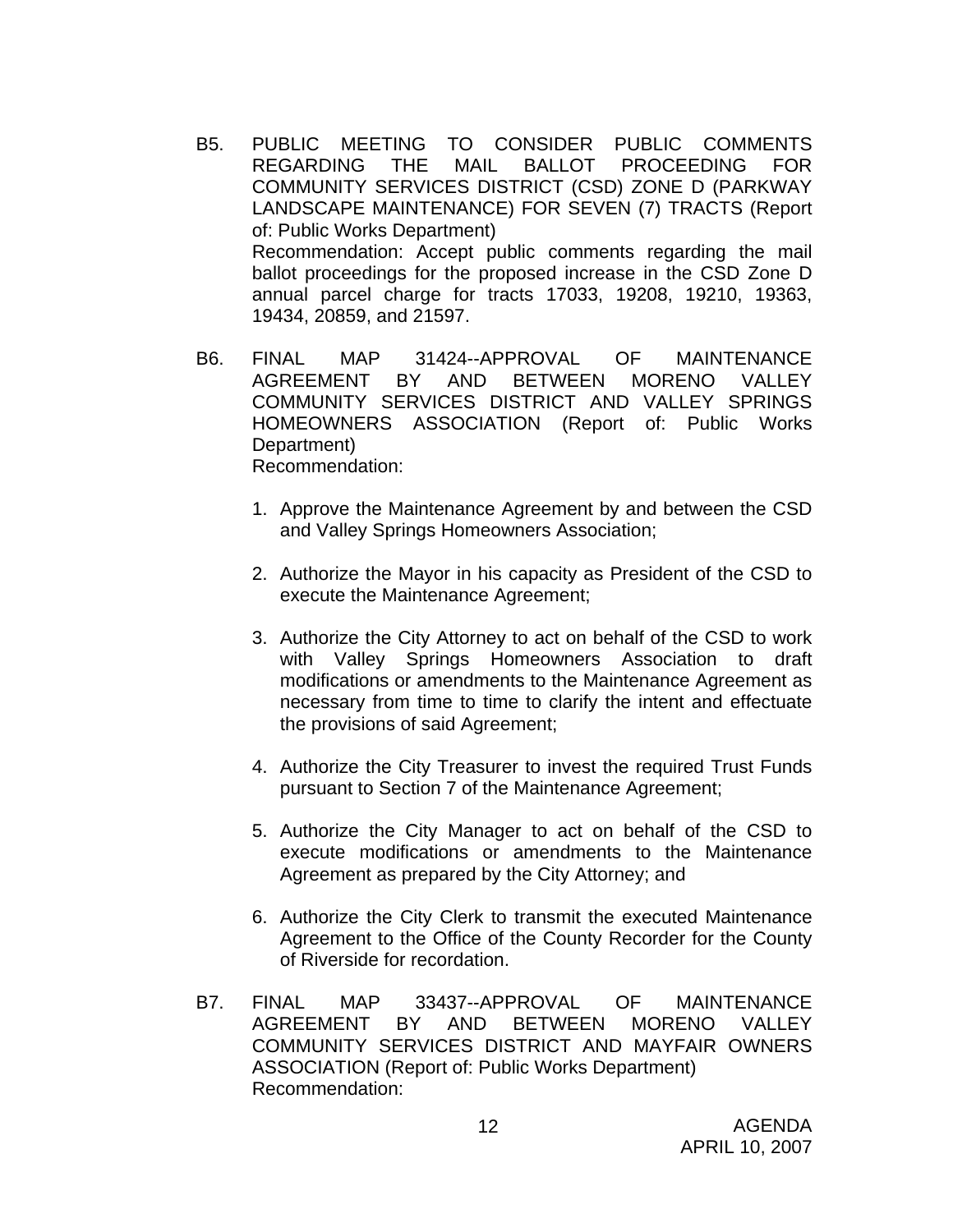- 1. Approve the Maintenance Agreement by and between the CSD and Mayfair Owners Association;
- 2. Authorize the Mayor in his capacity as President of the CSD to execute the Maintenance Agreement;
- 3. Authorize the City Attorney to act on behalf of the CSD to work with Mayfair Owners Association to draft modifications or amendments to the Maintenance Agreement as necessary from time to time to clarify the intent and effectuate the provisions of said Agreement;
- 4. Authorize the City Treasurer to invest the required Trust Funds pursuant to Section 7 of the Maintenance Agreement;
- 5. Authorize the City Manager to act on behalf of the CSD to execute modifications or amendments to the Maintenance Agreement as prepared by the City Attorney; and
- 6. Authorize the City Clerk to transmit the executed Maintenance Agreement to the Office of the Recorder for the County of Riverside for recordation.
- B8. EXTENSION OF CONTRACT PROJECT NO. E-3/04 MAINTENANCE OF EXTENSIVE LANDSCAPING AND IRRIGATION - MORENO VALLEY RANCH WEST (Report of: Public Works Department) Recommendation:
	- 1. Approve the Amendment to the Contract Agreement for MVCSD Project E-3/04 to extend the term of the contract for an additional one-year period;
	- 2. Authorize the President of the MVCSD Board to execute said Amendment with Bemus Landscape, Inc. of Santa Ana, California; and
	- 3. Authorize the Purchasing Manager, at the start of Fiscal Year 2007/08, to issue open purchase orders to Bemus Landscape, Inc. in the amounts of:
		- a.) One Hundred Seventy-Three Thousand Five Hundred Sixty-Nine and 54/100 (\$173,569.54) for twelve months of base maintenance service; and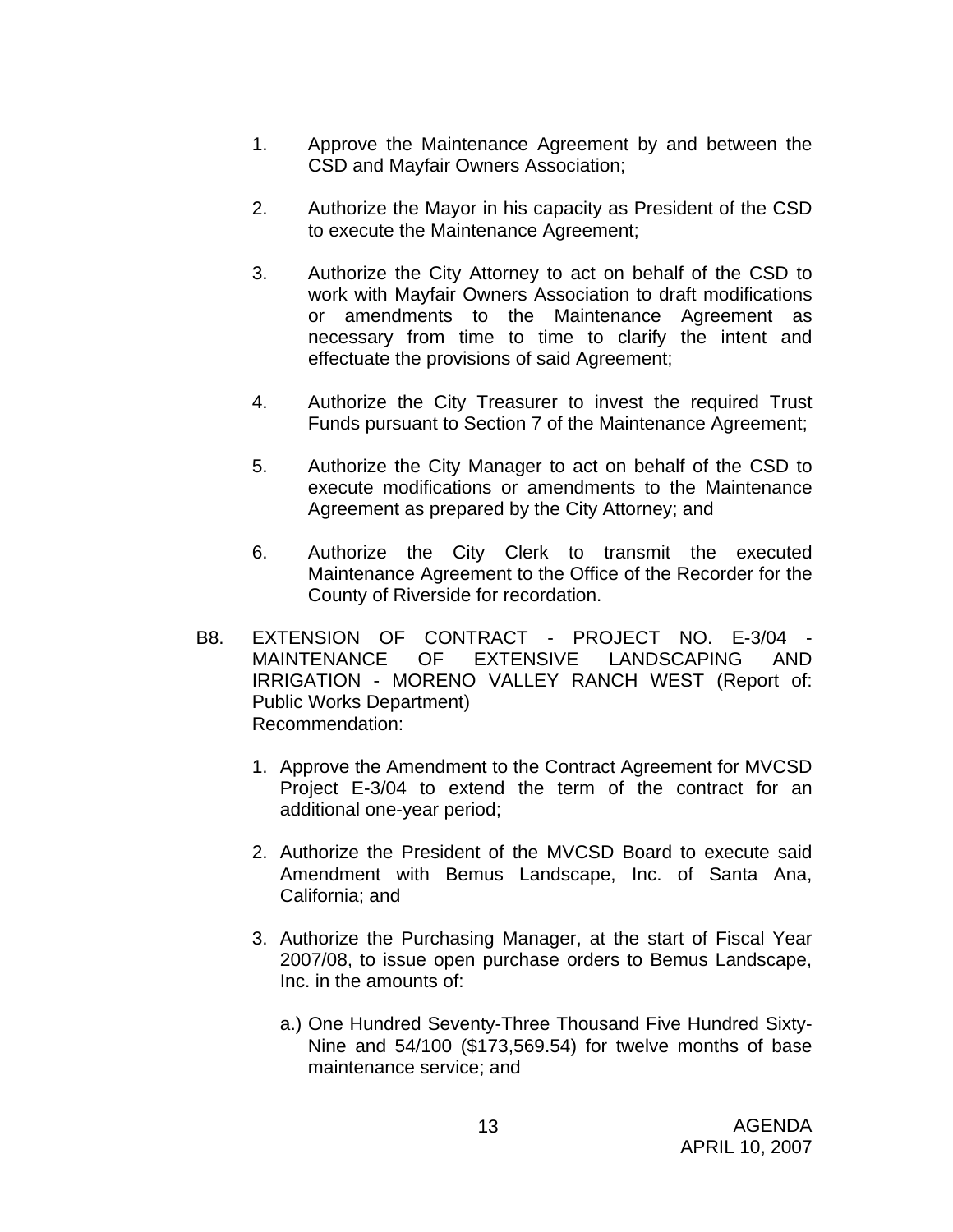- b.) Fourteen Thousand Seven Hundred Sixty and 00/100 (\$14,760.00) for anticipated Additional Work per Section 3., paragraph d. of the amended Agreement.
- B9. MINUTES REGULAR MEETING OF MARCH 27, 2007 (Report of: City Clerk's Department) Recommendation: Approve as submitted.

## **C. CONSENT CALENDAR** - **COMMUNITY REDEVELOPMENT AGENCY**

- C1. ORDINANCES FIRST READING BY TITLE ONLY Recommendation: Waive reading of all Ordinance Introductions and read by title only.
- C2. AFFORDABLE HOUSING AGREEMENT BETWEEN THE COMMUNITY REDEVELOPMENT AGENCY OF THE CITY OF MORENO VALLEY, THE CITY OF MORENO VALLEY, AND RIVERSIDE HOUSING DEVELOPMENT CORPORATION (RHDC) FOR 22801 ADRIENNE AVENUE AND 22898 ALLIES PLACE **(Also listed as item A12 under the City Council Consent Calendar)** (Report of: Economic Development Department) Recommendation:
	- 1. That the City Council, in its capacity as Board of Directors of the Community Redevelopment Agency, adopt Resolution No. RDA 2007-01 and approve the Affordable Housing Agreement by and between the Community Redevelopment Agency of the City of Moreno Valley, the City of Moreno Valley and Riverside Housing Development Corporation; and

Resolution No. RDA 2007-01

A Resolution of the Community Redevelopment Agency of the City of Moreno Valley Approving an Affordable Housing Agreement by and Among the Agency, the City of Moreno Valley and Riverside Housing Development Corporation, a California Nonprofit Public Benefit Corporation

- 2. That the City Council and the Board of Directors of the Community Redevelopment Agency authorize the City Manager and the Agency Executive Director to execute the necessary documents.
- C3. MINUTES REGULAR MEETING OF MARCH 27, 2007 (Report of: City Clerk's Department) Recommendation: Approve as submitted.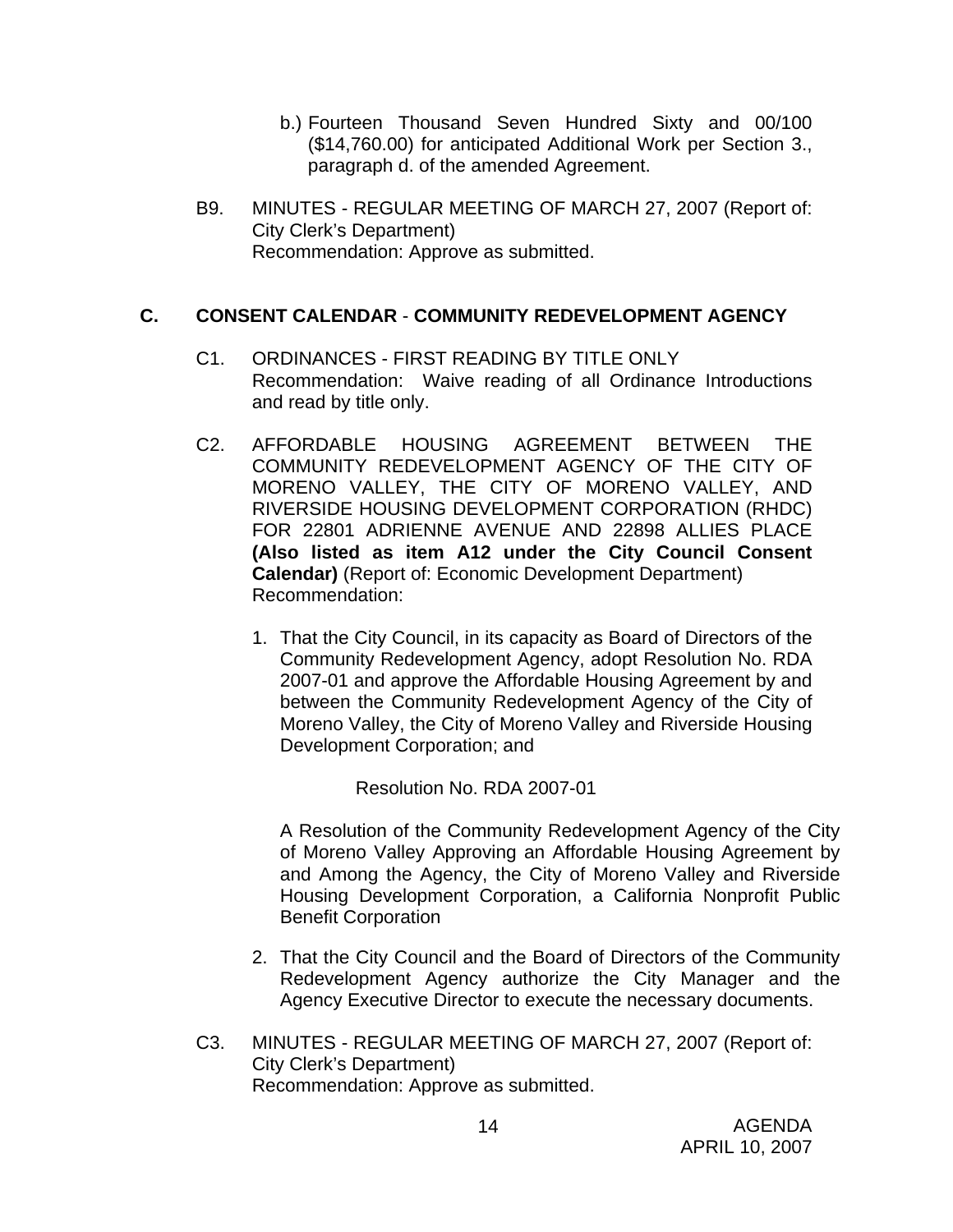- C4. AFFORDABLE HOUSING AGREEMENT BETWEEN THE COMMUNITY REDEVELOPMENT AGENCY OF THE CITY OF MORENO VALLEY AND RIVERSIDE HOUSING DEVELOPMENT CORPORATION (RHDC) FOR 22813 AND 22827 ADRIENNE AVENUE (Report of: Economic Development Department) Recommendation:
	- 1. That the Board of Directors of the Community Redevelopment Agency adopt Resolution RDA 2007-02 and approve the Affordable Housing Agreement by and between the Community Redevelopment Agency of the City of Moreno Valley and Riverside Housing Development Corporation;

#### Resolution No. RDA 2007-02

A Resolution of the Community Redevelopment Agency of the City of Moreno Valley, California, Approving an Affordable Housing Agreement by and Between the Agency and Riverside Housing Development Corporation, a California Nonprofit Public Benefit Corporation

- 2. That the Board of Directors of the Community Redevelopment Agency authorize funding the project from the Redevelopment Agency Housing Set Aside Fund (894); and
- 3. That the Board of Directors of the Community Redevelopment Agency authorize the Agency Executive Director to execute the necessary documents.

# **D. CONSENT CALENDAR** - **BOARD OF LIBRARY TRUSTEES**

- D1. ORDINANCES FIRST READING BY TITLE ONLY Recommendation: Waive reading of all Ordinance Introductions and read by title only.
- D2. MINUTES REGULAR MEETING OF MARCH 27, 2007 (Report of: City Clerk's Department) Recommendation: Approve as submitted.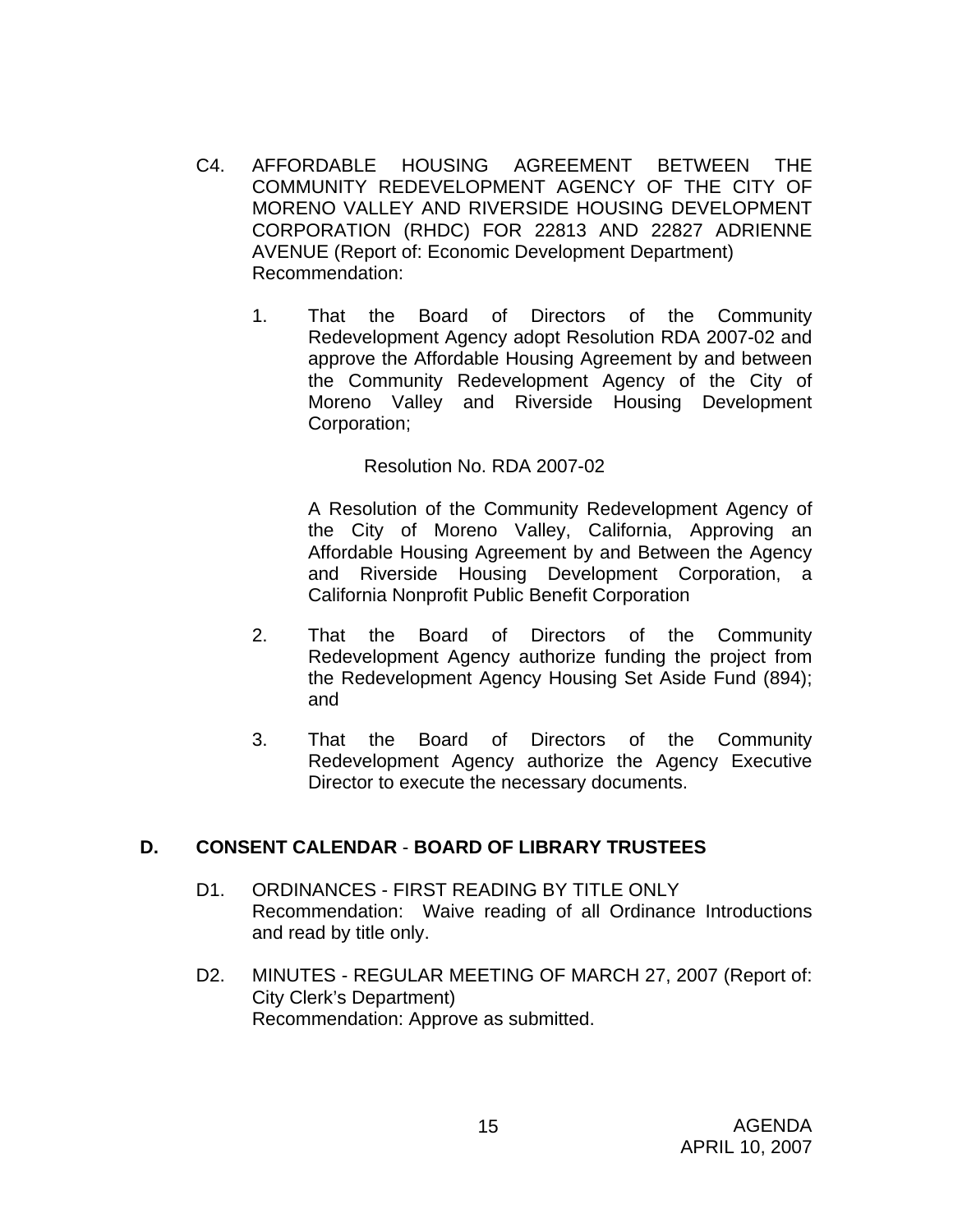# **E. PUBLIC HEARINGS**

Questions or comments from the public on a Public Hearing matter are limited to five minutes per individual and must pertain to the subject under consideration.

 Those wishing to speak should complete and submit a GOLDENROD speaker slip to the Bailiff.

- E1. AMENDMENTS TO CHAPTER 3.48 OF THE MUNICIPAL CODE RELATING TO THE MULTI-SPECIES HABITAT CONSERVATION PLAN (MSHCP) MITIGATION FEES (Report of: Community Development Department) Recommendation: That the City Council:
	- 1) Introduce Ordinance No. 742, amending Chapter 3.48 of the Municipal Code relating to the Multi-species Habitat Conservation Plan fees.

Ordinance No. 742

An Ordinance of the City Council of the City of Moreno Valley Amending Title 3 of the City of Moreno Valley Municipal Code, by Amending Chapter 3.48, Relating to the Local Development Mitigation Fee for Funding the Preservation of Natural Ecosystems in Accordance with the Western Riverside County Multiple Species Habitat Conservation Plan

## **F. ITEMS REMOVED FROM CONSENT CALENDARS FOR DISCUSSION OR SEPARATE ACTION**

# **G. REPORTS**

- G1. CITY COUNCIL REPORTS ON REGIONAL ACTIVITIES
	- a) Report on March Joint Powers Commission by Council Member **Stewart**
	- b) Report on Mobile Source Air Pollution Reduction Review Committee (MSRC) by Council Member West
- G2. CITY MANAGER'S REPORT (Informational Oral Presentation not for Council action)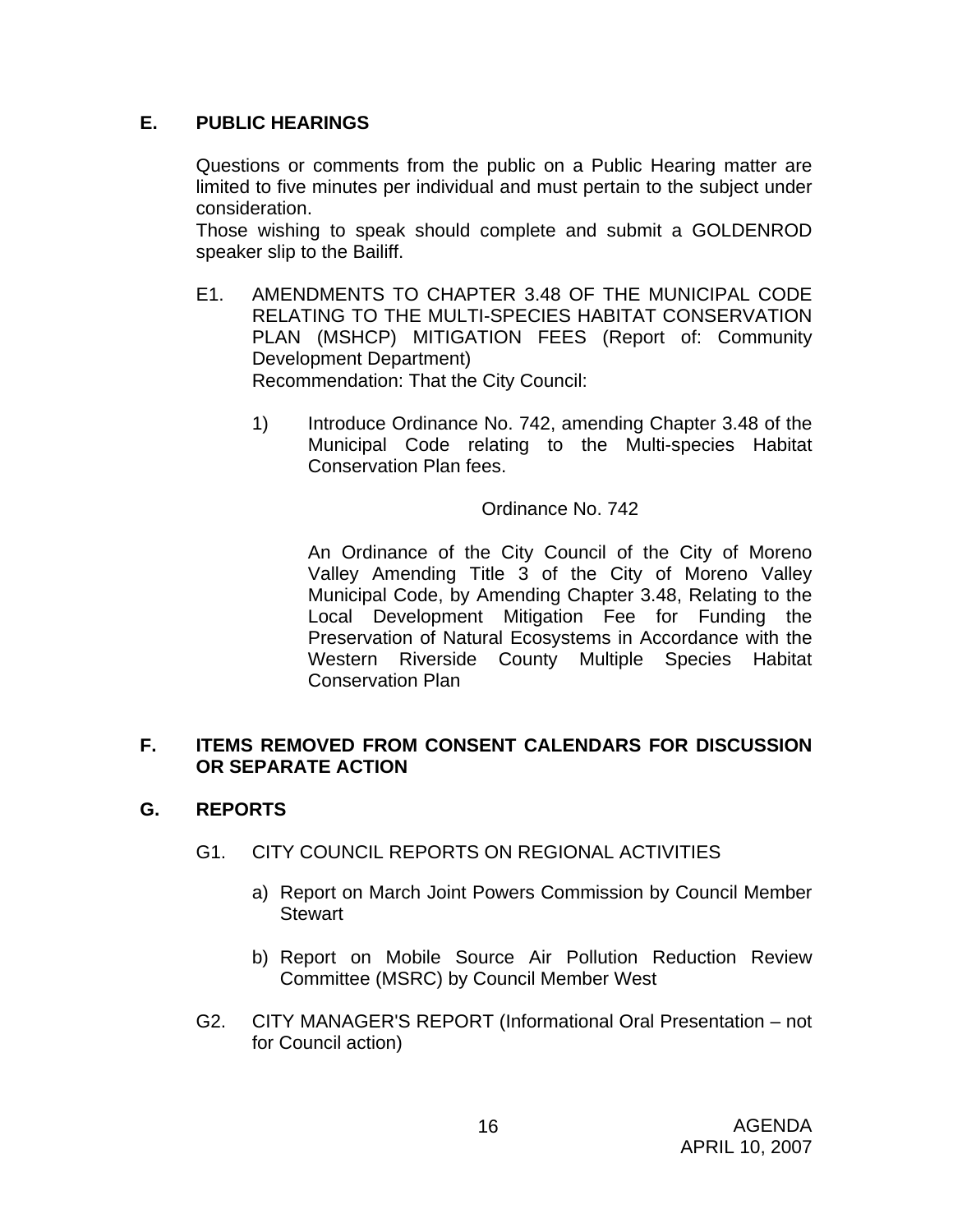## **H. LEGISLATIVE ACTIONS**

ORDINANCES - 1ST READING AND INTRODUCTION - NONE

ORDINANCES - 2ND READING AND ADOPTION

H1. ORDINANCE NO. 741 AS AMENDED - AN ORDINANCE OF THE CITY COUNCIL OF THE CITY OF MORENO VALLEY AMENDING SECTIONS 11.40.020 AND 11.40.040 OF CHAPTER 11.40 OF TITLE 11 OF THE CITY OF MORENO VALLEY MUNICIPAL CODE, RELATING TO THE PROHIBITION OF SMOKING IN PARKS AND RECREATION FACILITIES (RECEIVED INTRODUCTION AND FIRST READING ON MARCH 27, 2007 BY A 4-1 VOTE, WEST, DISSENTING) (Report of: Parks & Community Services)

Recommendation: Adopt Ordinance No. 741.

Ordinance No. 741

An Ordinance of the City Council of the City of Moreno Valley Amending Sections 11.40.020 and 11.40.040 of Chapter 11.40 of Title 11 of the City of Moreno Valley Municipal Code, Relating to the Prohibition of Smoking in Parks and Recreation Facilities

H2. ORDINANCE NO. CSD 52 AS AMENDED - AN ORDINANCE OF THE MORENO VALLEY COMMUNITY SERVICES DISTRICT, OF THE CITY OF MORENO VALLEY, CALIFORNIA, AMENDING SECTIONS 3 AND 5 OF ORDINANCE NO. CSD 42, RELATING TO THE PROHIBITION OF SMOKING IN PARKS AND RECREATION FACILITIES (RECEIVED INTRODUCTION AND FIRST READING ON MARCH 27, 2007 BY A 4-1 VOTE, WEST, DISSENTING) (Report of: Parks & Community Services) Recommendation: Adopt Ordinance No. CSD 52.

Ordinance No. CSD 52

 An Ordinance of the Moreno Valley Community Services District, of the City of Moreno Valley, California, Amending Sections 3 and 5 of Ordinance No. CSD 42, Relating to the Prohibition of Smoking in Parks and Recreation Facilities

ORDINANCES - URGENCY ORDINANCES - NONE

RESOLUTIONS – NONE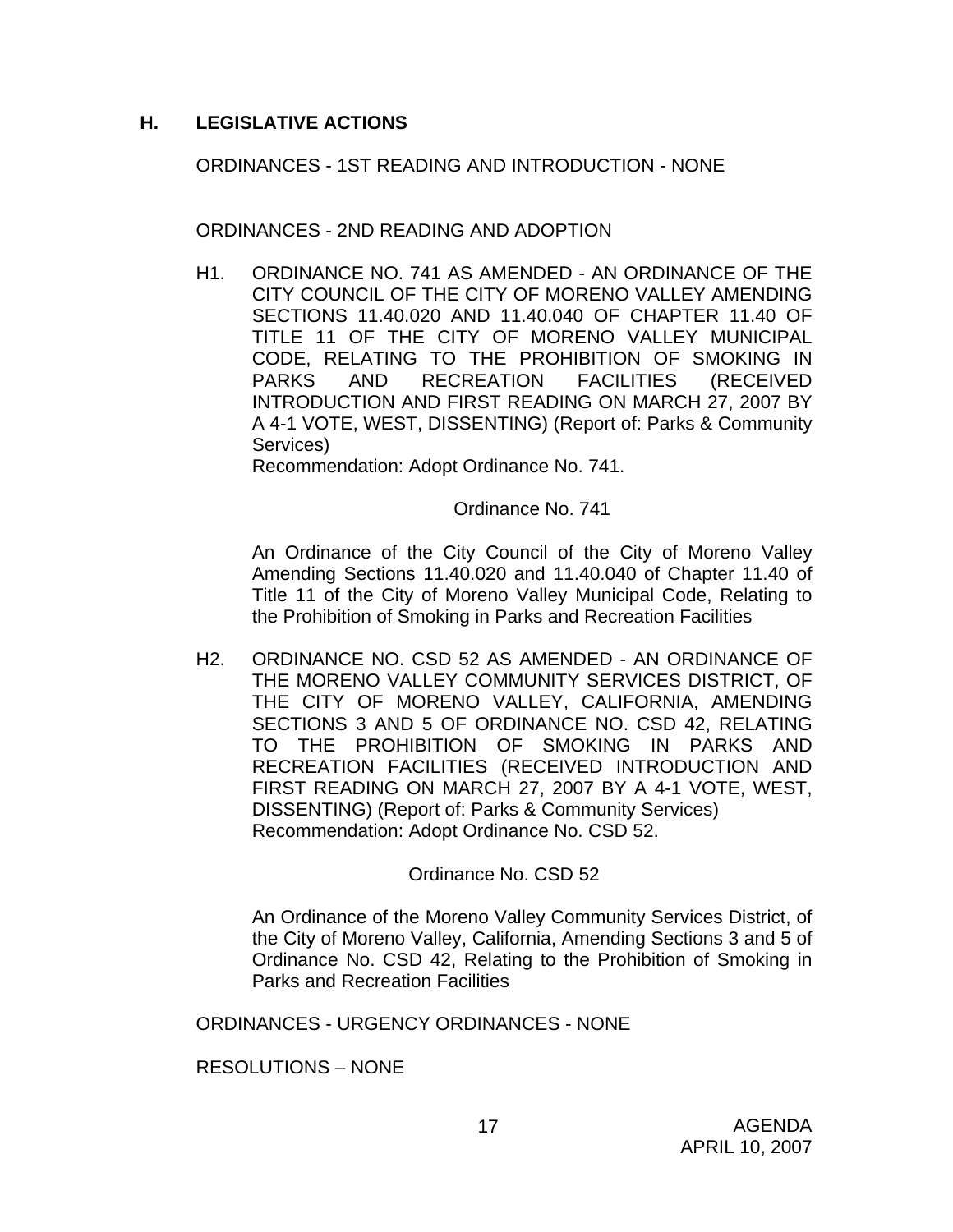# PUBLIC COMMENTS **ON ANY SUBJECT NOT ON THE AGENDA** UNDER THE JURISDICTION OF THE CITY COUNCIL

Those wishing to speak should complete and submit a BLUE speaker slip to the Bailiff. There is a three-minute time limit per person. All remarks and questions shall be addressed to the presiding officer or to the City Council and not to any individual Council member, staff member or other person.

#### **CLOSING COMMENTS AND/OR REPORTS OF THE CITY COUNCIL, COMMUNITY SERVICES DISTRICT, OR COMMUNITY REDEVELOPMENT AGENCY**